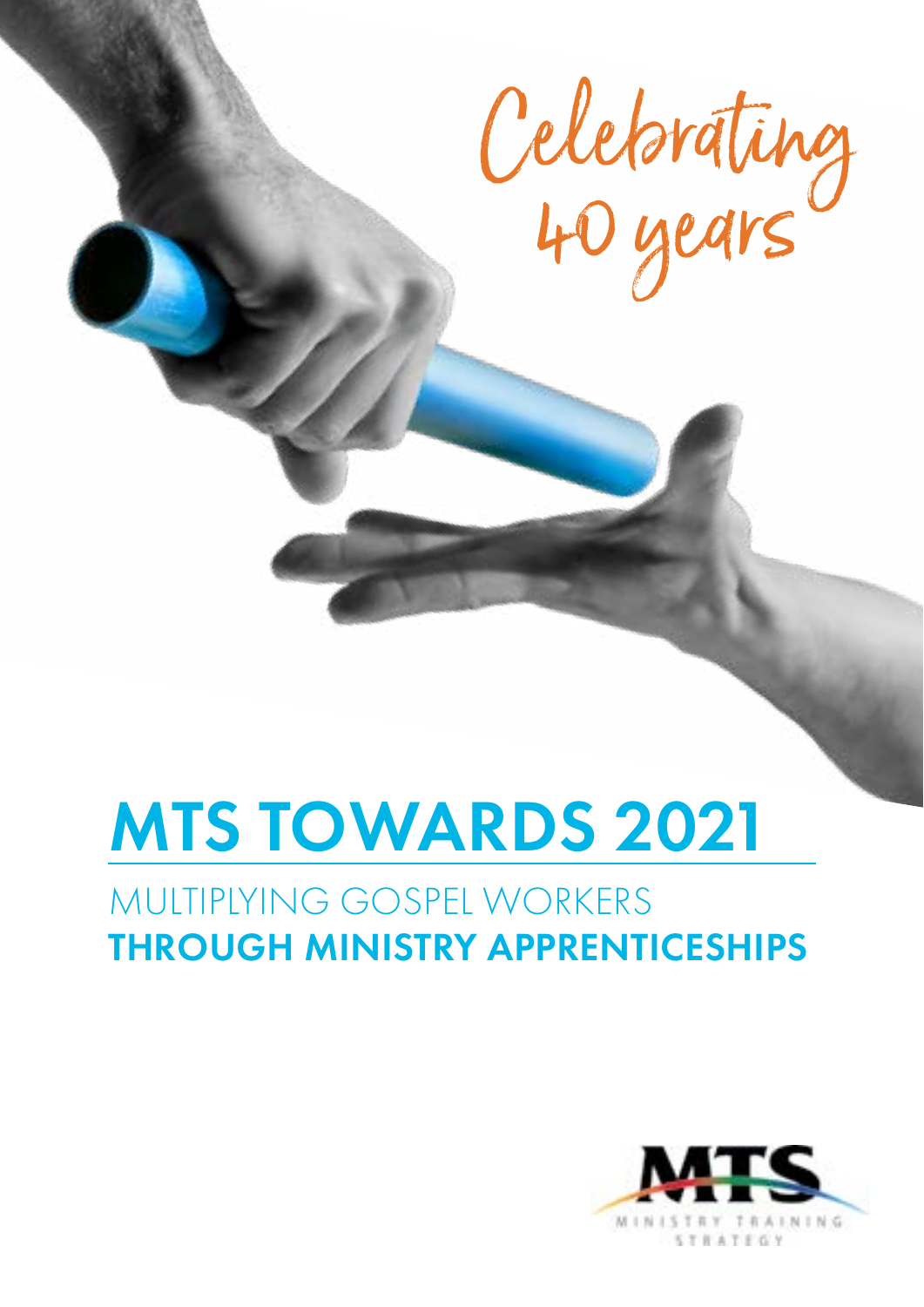# **THEN**

"AND THE THINGS YOU HAVE HEARD ME SAY IN THE PRESENCE OF MANY WITNESSES, ENTRUST TO RELIABLE PEOPLE WHO WILL ALSO BE QUALIFIED TO TEACH OTHERS"

2 TIMOTHY 2:2

Paul wanted a message passed on. What was this "gospel", this breaking news that would change planet earth forever? He declares it in 2 Timothy 2:8 "Remember Jesus Christ, raised from the dead, descended from David. This is my gospel." Christ, God in the flesh, in the line of David, died on the cross to pay the penalty for the sins of anyone who trusts in his atoning sacrifice.

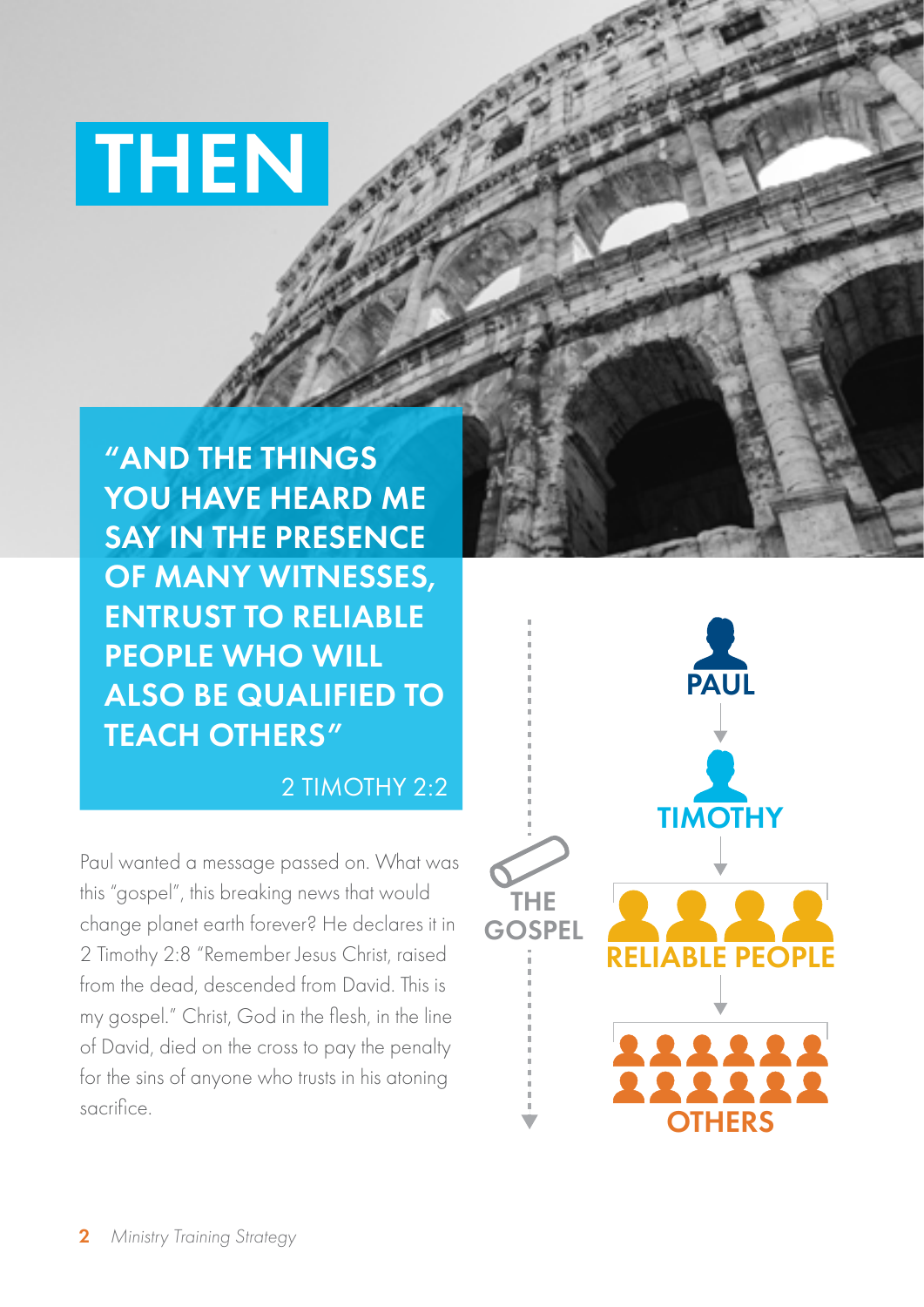# AND NOW

MTS is a movement committed to obeying the words of Jesus Christ in the great commission to make disciples of all nations. Our contribution to this wider purpose stems directly from the pattern laid out in 2 Timothy 2:2, that is, to enure that the gospel is passed on to reliable people in each new generation (Matthew 28:18-20). MTS' unique strategy is to multiply gospel workers through ministry apprenticeships.

We assist local churches and gospel ministries to identify and train gifted individuals (apprentices). An MTS Apprenticeship is two years of on-thejob training based within a church or a specialist ministry team. The essence of MTS is not formal instruction but learning through active participation. Two years provides enough time for MTS Apprentices to establish ministries and learn from success and failure. Then, with the help of their trainer, they can make informed decisions about the next step in their training and ministry.





Ben Pfahlert MTS National Director

*"If a person wants to be a farmer long term, they don't start off at Agricultural College as a first port of call. They need to head off first to a farm and work alongside an experienced farmer for a couple of years. They need to live through a couple of cycles of the seasons. They need to know what it is like to deliver lambs in the middle of the night, harvest the grain before it is destroyed by rain and grapple with the blurred boundaries between work and rest."*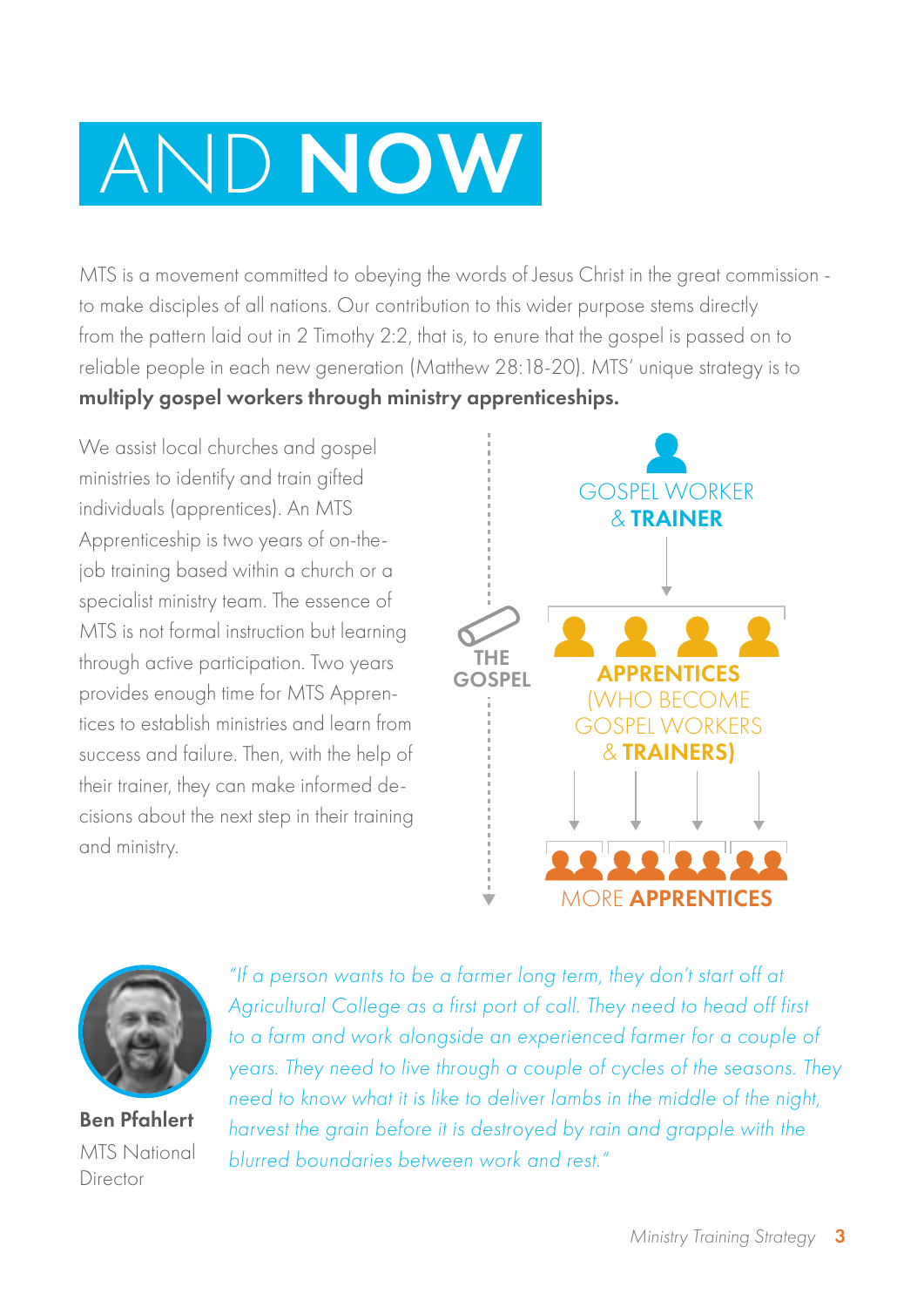# VHERE WE STARTED



### WHERE WE ARE TODAY

MTS offers various apprenticeship pathways and partners with various other ministry organisations to allow apprentices to be trained in specific ministry areas





 $O<sub>V</sub>$ er 340 trainers have trained an apprentice

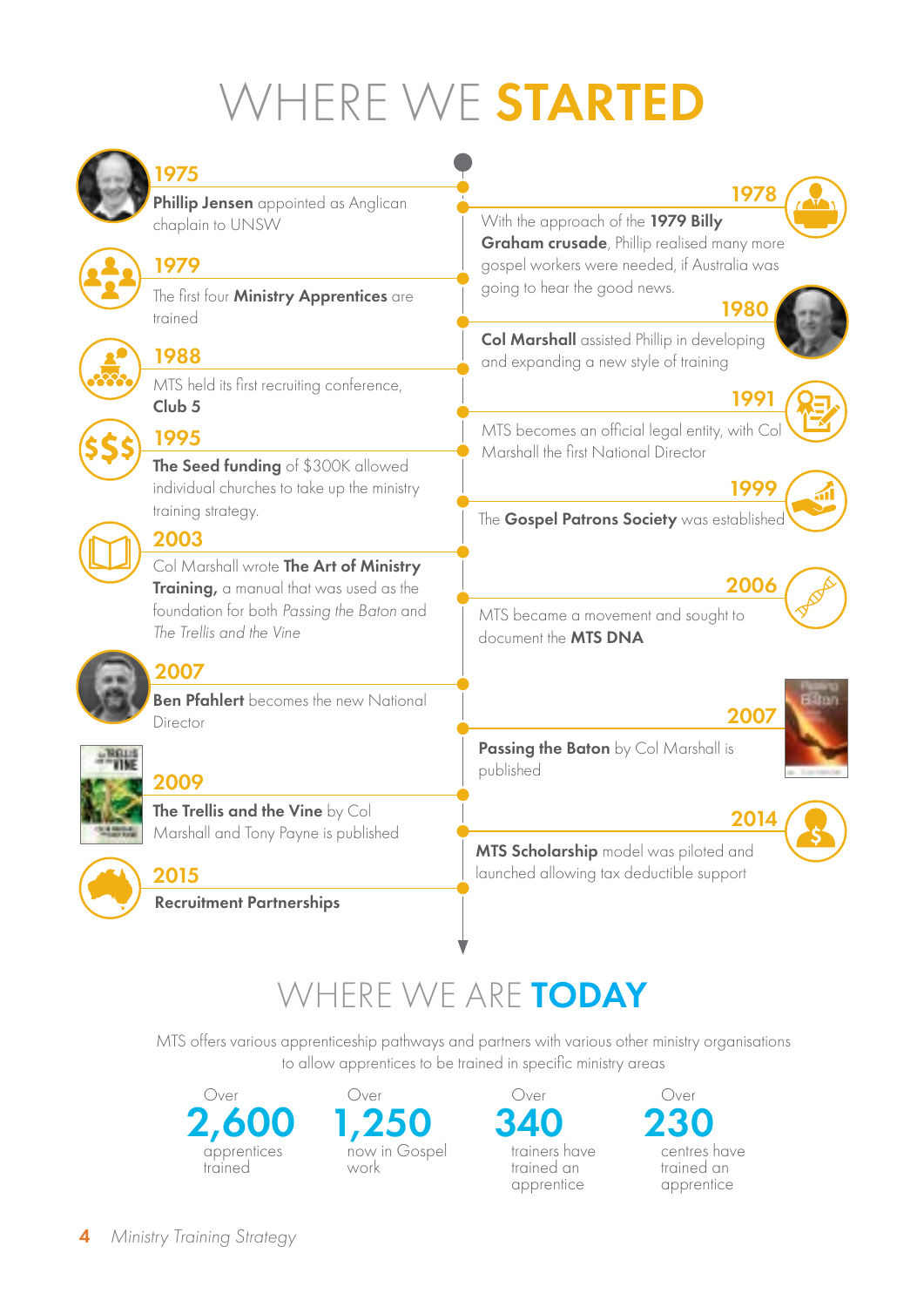## MTS APPRENTICES

MTS Apprenticeships give people the opportunity to 'live the life' of a full time gospel worker. It is the best way to work out a person's suitability to be a leader in the future. Apprentices are trained in accordance with the MTS Apprentice Curriculum, which is comprised of 8 learning areas that are designed to train apprentices in the 3 C's:



### MEET **ANDREW**



ANDREW MTS Apprentice 2018-19, **Westminster** Presbyterian Church, Bull Creek, WA

*"I thank God every day for the opportunity to be a worker in the harvest (Matthew 9:37-38). There have been struggles. These struggles push me to stand firm and devote myself to God, where I continue to pray for wisdom in balancing it all with the responsibilities of being a husband and a father. God, through the apprenticeship, has* 

*changed and improved the way I pray, grow in Scripture and love people. Before the apprenticeship I worked 12 hour shift work with a lot of overtime, I never had time for people. Now my job is to make time for people. I love it. May the love of Jesus overflow in us and the people we meet."*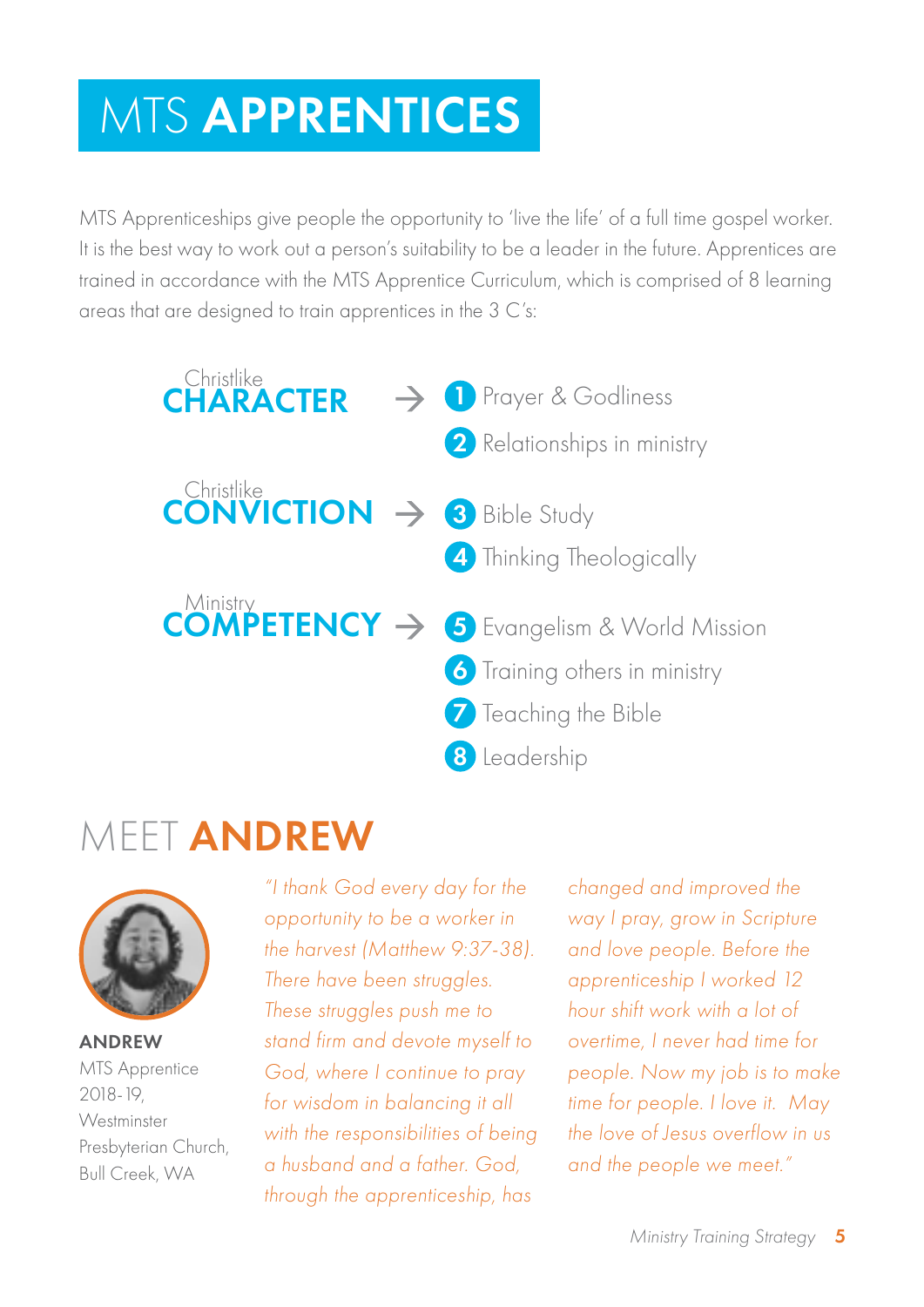## **MTS TRAINERS**

MTS Trainers are gospel workers who commit to investing deeply in the life of their apprentice. Trainers don't just minister *to* their apprentice, but minister *with* their apprentice as well. The Biblical paradigm for ministry training appears to be spiritual parenthood... growing children in the faith (John 13:33;1 Timothy 1:2; 1 Corinthians 4:14-17).

What does a trainer do?



Trainers live life alongside their apprentices as a spiritual parent

Trainers train their apprentices in Christ-like character, conviction and ministry **competence** 

Trainers send their apprentices out into the world to do for others what was done for them

### MEET GREG



GREG is Pastor of Hunter Bible Church in Newcastle, NSW. Greg and his ministry team at HBC feel a responsibility to encourage young Christians to seriously consider a life-time of paid full-time ministry. They train several MTS apprentices each year.

*"MTS is about the trainers. Trainers are the people who will gather and inspire, equip and send out the next generation. In fact, the Ministry Training Strategy could also be known as the Ministry Trainer Strategy. We need to send out hundreds, thousands of gospel workers into the world who will go on to train the next generation of gospel workers."*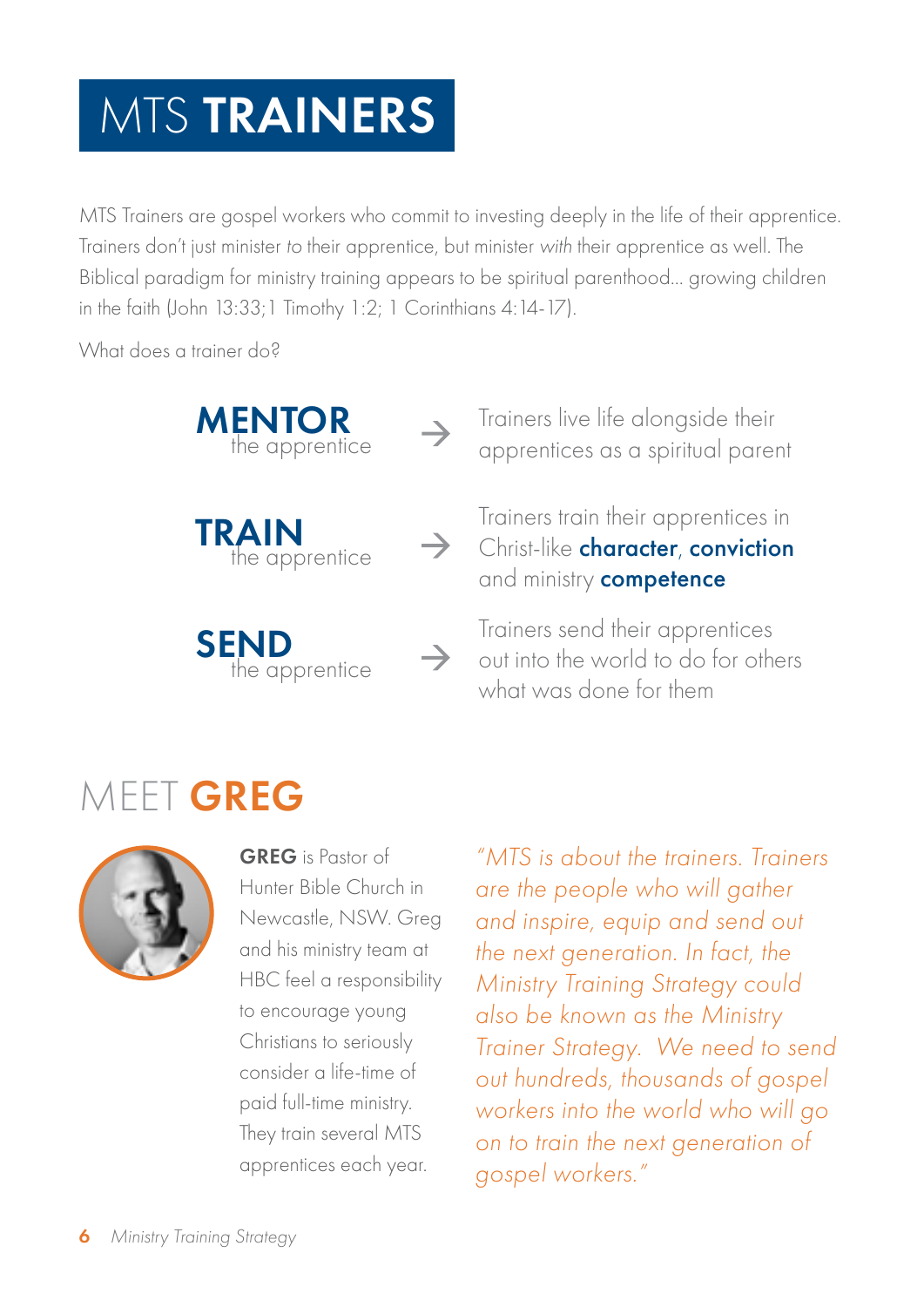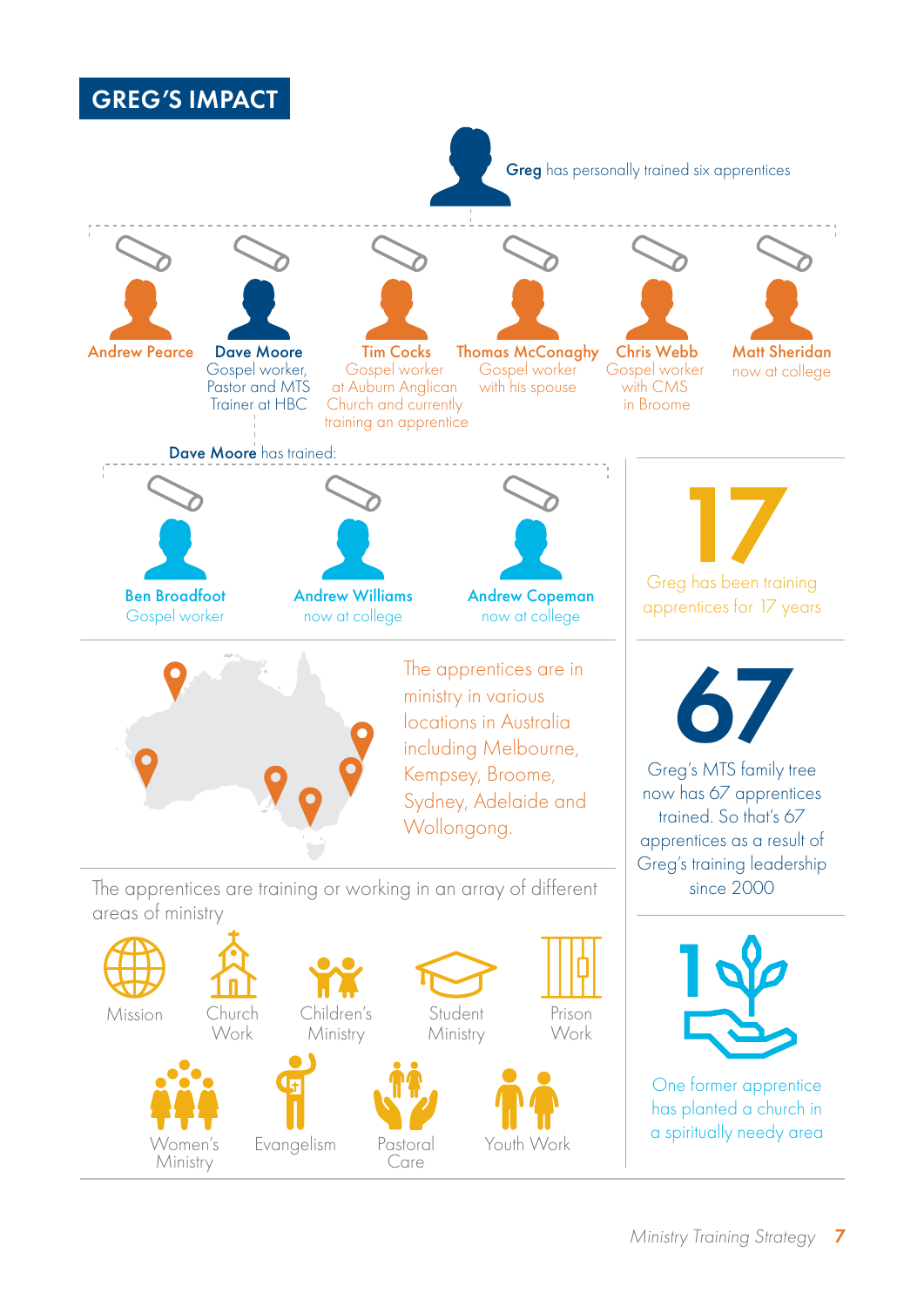## HOW CAN YOU SUPPORT US?

#### PRAYER



Pray for God to raise up more Gospel workers for the harvest *"Ask the Lord of the harvest, therefore, to send out workers into his harvest field" Matthew 9:38*

Pray for character, conviction and competency for MTS Apprentices currently in training.

Pray for wisdom for MTS Trainers as they identify, recruit and train the next generation of Gospel workers.

MTS publishes daily prayer points on PrayerMate. We encourage you to download the PrayerMate app on your phone and subscribe to Ministry Training Strategy to pray for the movement.

### PROVISION

We need more Gospel workers in Australia to reach the lost. But it is your generosity that fuels the movement. By committing regularly to MTS, you are helping us to use resources effectively and plan ahead. Here are some ways you can help:



Become a regular donor: please consider becoming a regular donor to help MTS use resources effectively and plan ahead.



One-off Gift: thank you for supporting MTS in raising gospel workers for the harvest



**Bequest:** leave a lasting legacy that will have an impact for Christ for generations to come. Visit **mts.com.au/bequests** for further details.

To financially support MTS, please visit our website [mts.com.au/donate](http://www.mts.com.au/donations) or call 1300 657 548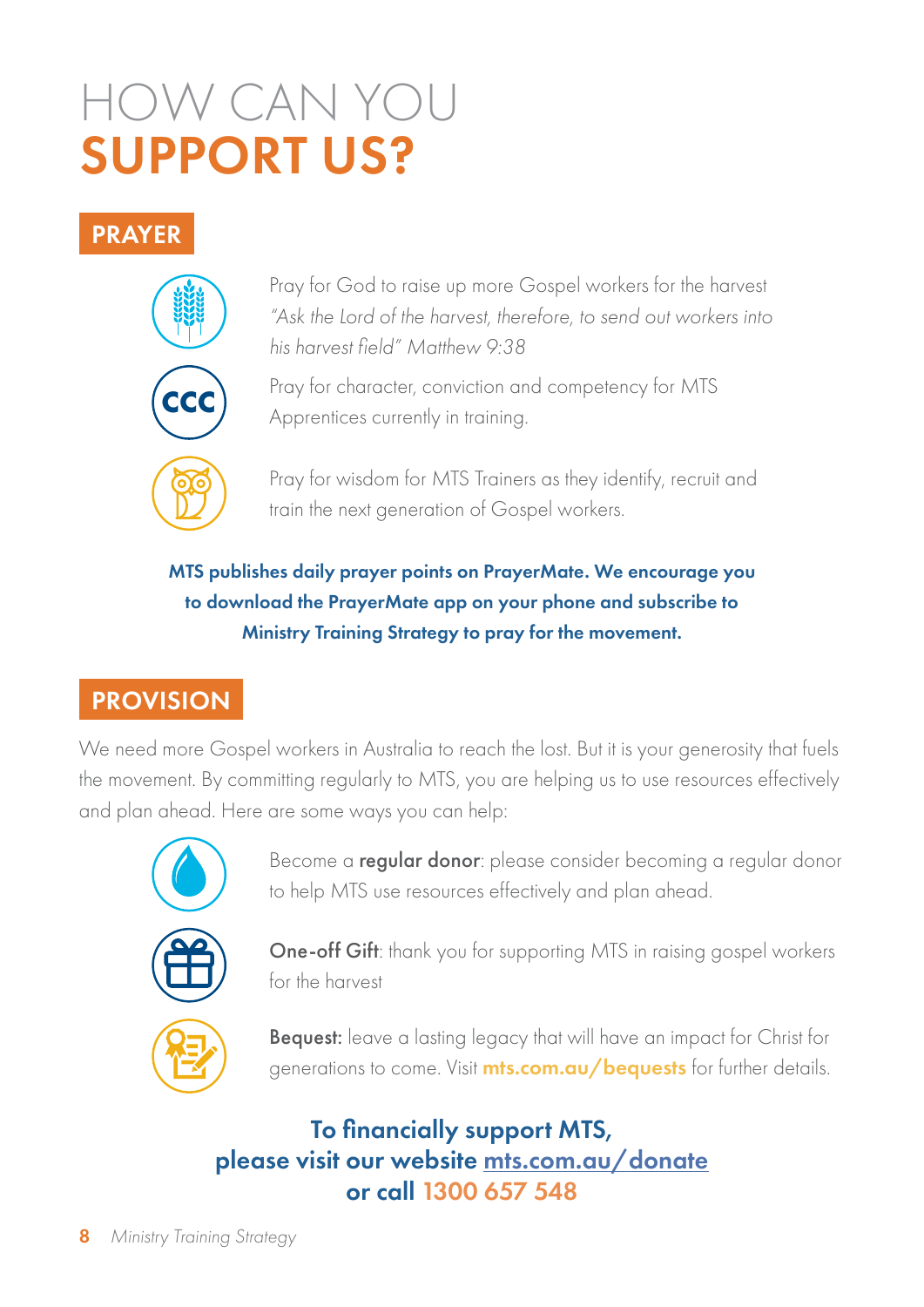## WHERE DOES YOUR GIFT GO?

### Recruiting Trainers 30%

MTS exists to multiply gospel workers through ministry apprenticeships. Trainers are the key people who identify and recruit apprentices and create long-term training-focussed ministries.

### Equipping Trainers to recruit Apprentices 30%

MTS equips trainers to identify, encourage and recruit new apprentices in their local ministries. MTS does this by working with trainers 1:1, providing recruiting resources (e.g. the MTS Recruiter's Kit and 'All for the Kingdom' book), running recruiting conferences and training partner ministries such as CMS and BCA to recruit.

#### Equipping Trainers to train Apprentices 25%

The heart of an MTS apprenticeship is the mentoring and training relationship between an apprentice and their trainer. MTS works with trainers to help them achieve the core MTS training goals of growth in character, theological convictions and ministry competencies by providing individual support, training and apprenticeship curriculum.

#### Challenging Trainers to be Entrusters 15%

MTS challenges and helps experienced trainers to become 'Entrusters'. Entrusters create networks of trainers through those they have mentored and trained in the past. 'Entruster networks' are vital for expanding the MTS ministry across Australia.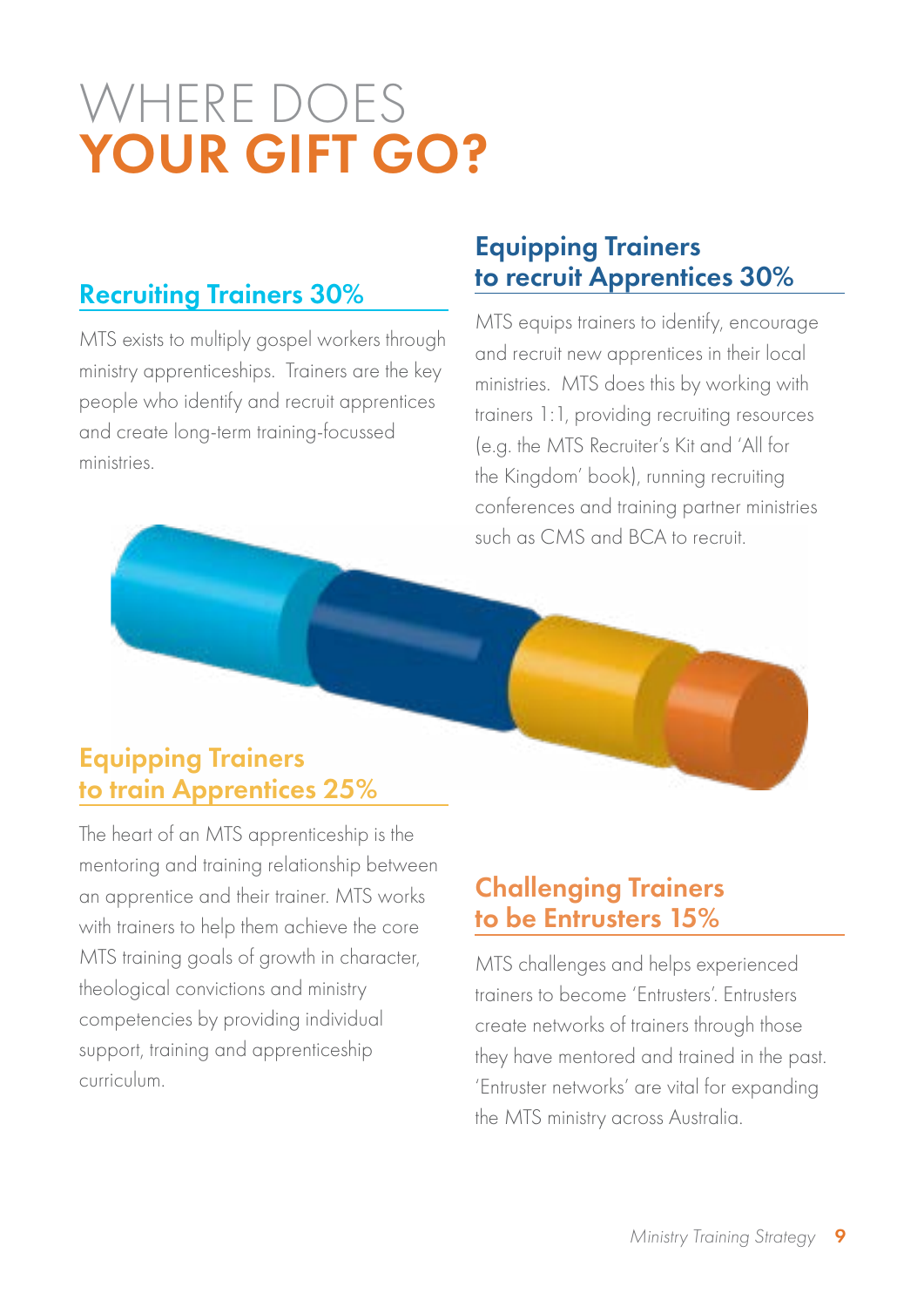

*As we plan for ministry in the future, we have to focus our efforts on encouraging and equipping gifted men and women who have the potential for becoming tomorrow's leaders. MTS does just that, and if we are to advance the gospel within and outside Sydney we must develop a new generation of gospel workers.*

*Glenn Davies, Anglican Archbishop of Sydney* 



*MTS apprentices learn that ministry is about proclaiming Christ, in prayerful dependence on the Spirit of God and investing deeply in people. These convictions fuel gospel workers for a lifetime of faithful and fruitful service in a world hostile to our Saviour.*

*Col Marshall, Vinegrowers (1st MTS National Director 1991-2006)*



*MTS has never lost its focus on Paul's command in 2 Tim 2:2. For forty years, it has 'passed the baton' of ministry training from generation to generation. This 'training mindset' is MTS' DNA and lies at the heart of four decades of fruitfulness in Australia and around the globe. There is much for which to give God thanks in how he has used MTS.*

*Simon Pillar, Gospel Patrons Society*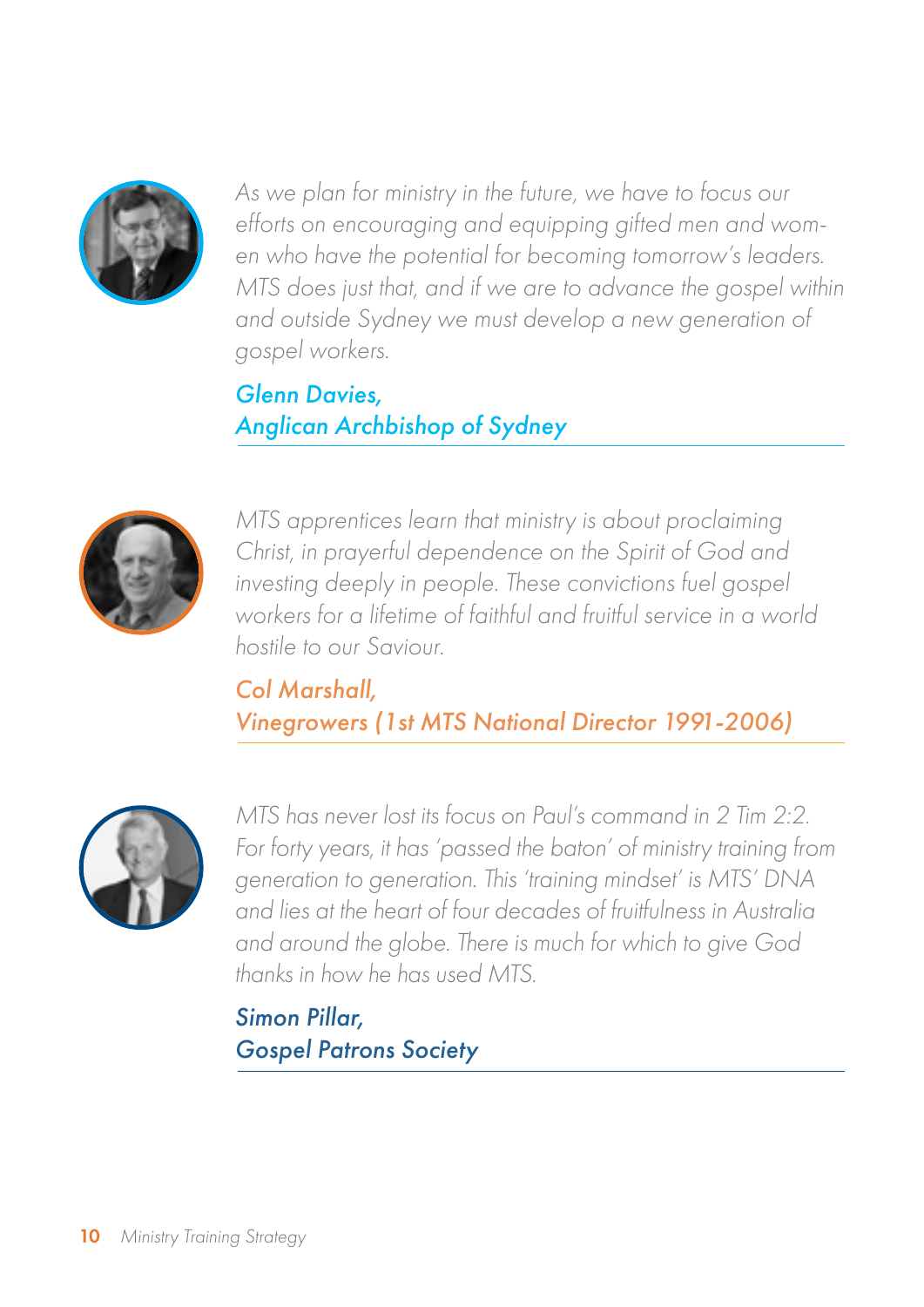

*Ben and the MTS team are the engine of MTS. They never stop in their efforts to raise up gospel workers and equip them for a lifetime of fruitful work.*

#### *Andrew and Tori Grimes, Gospel Patrons Society Co-Chairs*



*The Kingdom in Australia needs strong leaders committed to their call, willing to lead courageously. Their call must be clear and Spirit lead. The MTS model provides potential leaders the opportunity to hear their call, make their commitment, and receive systematic training. We support MTS because it is driven by a desire to serve the church and engages long term discipline to develop the necessary infrastructure for a thriving Australian church – it is very strategic.*

#### *David Smith, Genesis Foundation*



*I encourage those who have a heart for seeing the Gospel multiply, to prayerfully and financially support MTS. As a past MTS Apprentice (1993-1997) and Trainer (2000-2008), I know the value in investing into this long term fruitful ministry. With two years of practical experience of ministry life, MTS Apprentices complete theological studies and step into ministry life well equipped and with a greater knowledge of the work ahead of them. I have committed to supporting the ministry of MTS long term.*

*Tara Stenhouse, Dean of Women, Moore College*